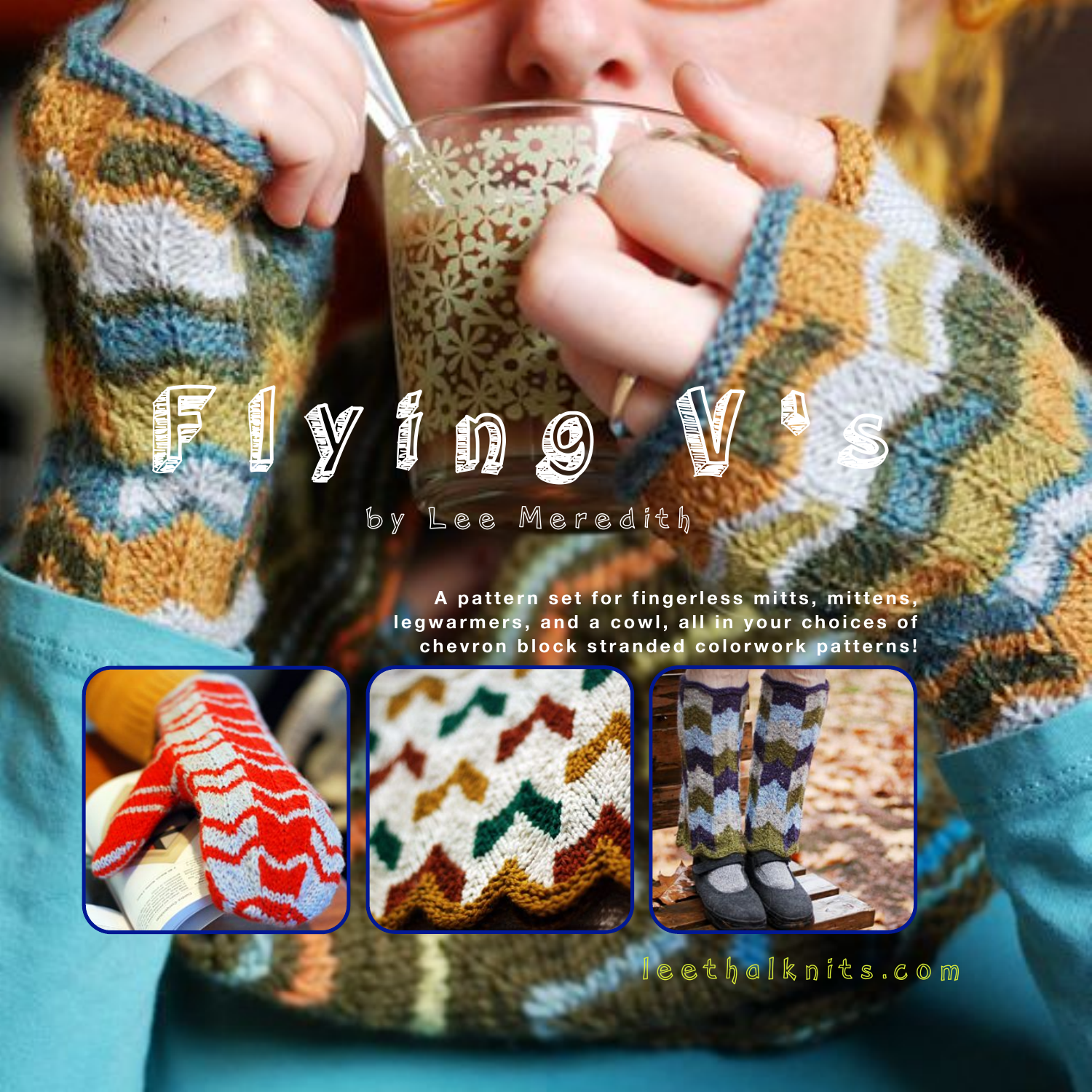Work chevrons together with stranded colorwork to create an assortment of different V designs, depending on exactly how you stripe your yarns, how many colors you use, etc.

You'll never need to work with more than two yarns at a time, but some prior stranded colorwork experience is recommended, as it's a bit tricky working the stranded colors with the chevron pattern at the same time. But the results are well worth the effort!

Use fingering weight to make fingerless mitts or full mittens, worsted weight for legwarmers or a cowl; each item is given in three different sizes and can be made in any of the chevron color block designs.

This can be a great project for using up leftovers, or for bits of self-striping or variegated yarns, if you get creative with the color block patterns. For example, try using one solid for the background color of a whole piece with all different colors as non-repeating rows of chevron V's. Or make non-repeating off-kilter chevron stripes with lots of leftover mini-balls of yarn.

Flying V's is copyright Lee Meredith 2012 - for personal use only (ok to sell finished items for charity purposes) and no reprinting or redistributing of this booklet - thanks! Email Lee at leemeredith@gmail.com with any questions, etc, and see leethalknits.com for more patterns!



# You need

yardages given for small {medium, large} sizes (see sizing section for details)

## **For fingerless mitts:**

- ‣ 160 {190, 220} yards / 145 {175, 200} meters total fingering weight yarn, in as many colors as you want to use
- ▶ Size US 2 needles (or size to get gauge), in double points or circulars to knit in the round
- ▶ 2 stitch markers

#### **For full mittens:**

- ‣ 220 {250, 280} yards / 200 {230, 260} meters total fingering weight yarn, in as many colors as you want to use
- ‣ Size US 2 needles (or size to get gauge), in double points or circulars to knit in the round
- ▶ 2 stitch markers

#### **For legwarmers:**

- ‣ 320 {370, 430} yards / 300 {340, 390} meters total worsted weight yarn, in as many colors as you want to use
- ▶ Size US 8 needles (or size to get gauge), in double points or circulars to knit in the round
- ▶ 1 stitch marker

## **For cowl:**

- ‣ 160 {200, 240} yards / 145 {180, 220} meters total worsted weight yarn, in as many colors as you want to use
- ‣ Size US 8 needles (or size to get gauge), in a 16" long circular to knit in the round
- ▶ 1 stitch marker